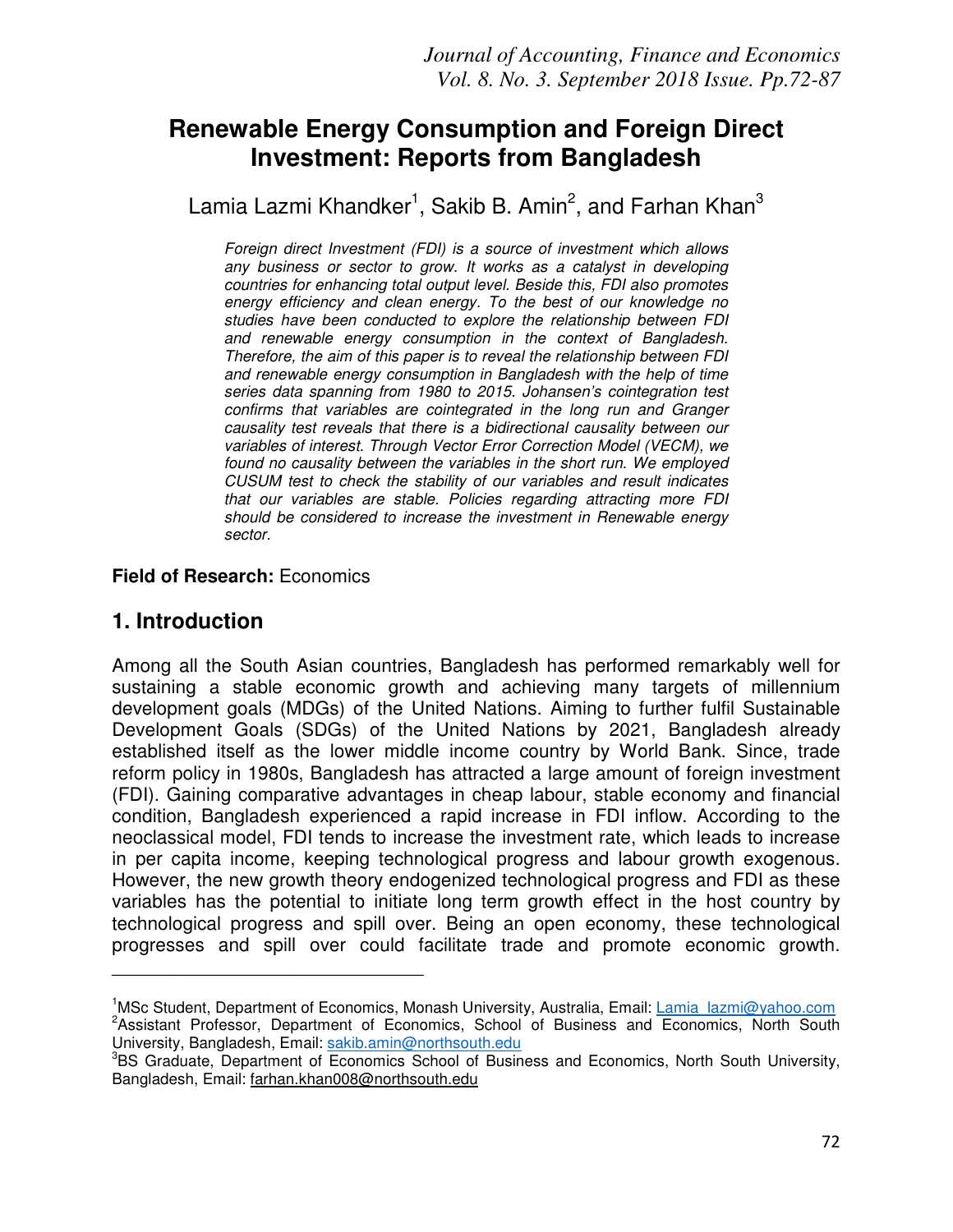But according to the industrial flight hypothesis, foreign enterprises are inclined to invest in the economy where their production costs are minimized and as a result, the resources and environment of the host country gradually deteriorate over time. (Asghari 2013). This enabled the controversial debate of environmental concerns for the increased FDI inflow in any developing nation. Moreover, a stable energy supply is a pre-requisite to economic development prospective of any nation. Many studies such as: Omri (2013); Achour & Belloumi (2016) indicated that higher economic growth requires more energy consumption. Also, more efficient energy use requires a higher level of economic growth (Saidi & Hammami 2015; Omari 2015, 2013; Komal & Abbas 2015).

Mostly dependent on the fossil-based fuel, Bangladesh still suffers due to lack of energy security and the consumption level is among the lowest in the world. For such situation, usage of renewable energy could potentially solve the energy-crisis in Bangladesh and increase the efficiency of the production process to attract FDI inflows.

To the best of our knowledge, no empirical study emphasized on the direct relationship between FDI inflows and renewable energy consumption in Bangladesh from 1980 To 2015. Most of the studies mainly focused on energy consumption and FDI (Lin & Linh 2015), (Kivyiro & Arminen 2014), but none of them specified renewable energy consumption in Bangladesh. In addition to that, studies mainly focused on the relationship between non-renewable energy demand, FDI and economic growth or energy consumption, foreign direct investment and economic growth. However, renewable energy consumption and FDI inflow was not explored in Bangladesh and identifying their causality could overall stimulate the economy by not only accelerating GDP growth but also, protecting and promoting environment. Our paper address questions mentioned as followed: Is there any short run and long run causality between renewable energy consumption and foreign direct investment? Is the bivariate model stable?

The effect of renewable energy consumption and foreign direct investment maybe direct or indirect. As they both could affect economic growth directly or indirectly through affecting each other or other channels. Therefore, we used a bivariate analysis for its appropriateness to distinguish the causality and formulate the relationship based on empirical evidence. The rest of the paper is organized as following: section 2 provides a concise literature review, section 3 briefly discusses about the current scenario of Bangladesh's foreign direct investment and renewable energy consumption, section 4 describes the methodology and data set we used and the result of the econometric analysis is explained in section 5. Finally, in section 6, we conclude the paper by summarizing our assumptions and findings.

## **2. Literature Review**

Acknowledging the importance of a sustainable energy and economic growth, many researchers have studied the relationship between FDI, energy consumption and economic growth. Mostly, the studies are focus on the relationship between energy consumption and economic growth, on the other hand, FDI and economic growth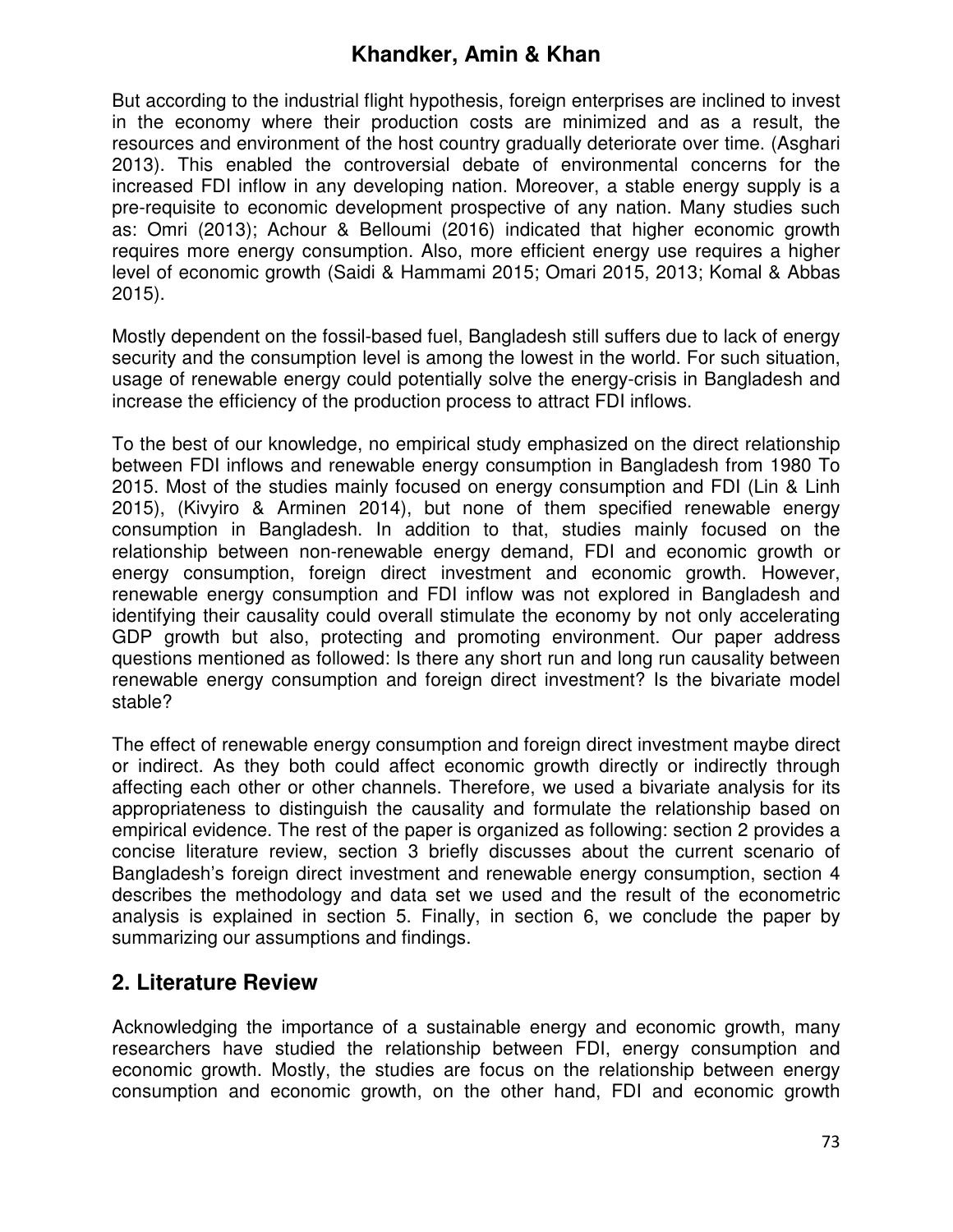mainly. However, no studies addressed the issue of FDI and renewable energy consumption, particularly in Bangladesh.

In a recent paper, Doytch & Narayan (2015) analysed 74 countries from 1985 to 2012, to determine if FDI affects renewable and non-renewable energy consumption by using a Blundell–Bond dynamic panel estimator in order to control for endogeneity and omitted variable biases in their panels. Their result suggested that total FDI encourages green-energy advancing practices and reduced the use of non-renewable energy in high- income countries and low and lower middle-income countries. However, if these countries could emphasize more on the energy source, they would be able to accommodate the usage of greener energy and incline firm's energy consumption toward renewable energy. For ow and lower middle-income countries, FDI also encouraged the transfer of energy-saving practices and reduce the usage of nonrenewable energy sources. Although, the study was not able to find link between renewable energy consumption and mining FDI or any other sectoral FDI or total FDI for these countries, but their findings supported FDI halo effect, which suggests that FDI contributes to reducing the usage of non-renewable energy.

Using variables such as: using carbon dioxide (CO2) emissions, energy consumption, economic growth, and foreign direct investment (FDI) variables, implemented Toda– Yamamoto causality test and indicated that from 1974-2010, carbon emissions and FDI, energy consumption, and CO2 emissions have bidirectional causal relationships. However, there are unidirectional causal relationships running from economic growth and energy consumption to FDI and from economic growth to energy consumption. Their studies also provided empirical evidence for the "pollution haven hypothesis", "scale effect", and the environmental Kuznets curve (EKC) hypothesis for the case of Turkey (Gökmenoğlu & Taspinar 2016). Also, establishing the support to EKC and the pollution haven hypothesis, Lin & Linh (2015) investigated the dynamic causal relationships among environmental degradation, economic growth, foreign direct investment (FDI) and energy consumption in the 12 densely populated countries in Asia and found both short and long-run causality relationships among these variables, and economic growth, FDI, energy consumption and CO2 emissions. To explore the relationship between foreign direct investment, clean energy, trade openness, carbon emissions and economic growth of UAE, Sbia, Shahbaz & Hamdi (2014) used ARDL bounds and VECM Granger causality approach. Their empirical findings indicated that the existence of co-integration between the variables, where, foreign direct investment, trade openness and carbon emissions decline energy demand. On the other hand, economic growth and clean energy has positive impact on energy consumption.

Kivyiro & Arminen (2014) investigated the relationship between (carbon dioxide) emissions, energy consumption, economic development and FDI (foreign direct investment) in six Sub Saharan African countries by using econometrics techniques such as: autoregressive distributed lag model and Granger causality. Their studies resulted with a contradictory note as different variables Granger causality varied for different countries. Whereas, Xu, Zhou and Li (2016) used the same methodology in the case of Shanghai from 1991 to 2013 and resulted that energy consumption has a significantly positive impact on FDI in the short and long run, but is only significant in the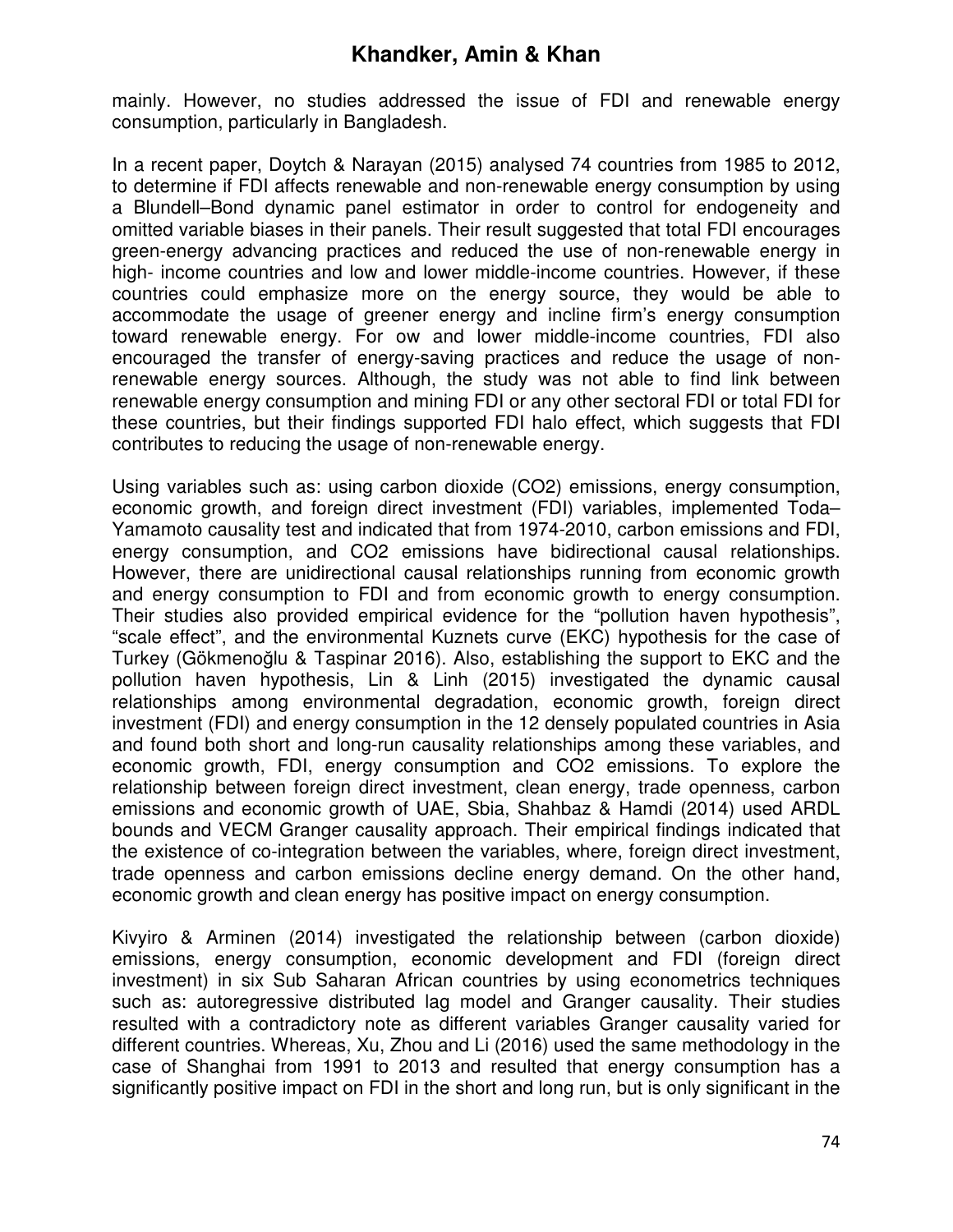short run. And energy consumption Granger causes FDI. Islam *et al*.(2013) used Vector Error Correction Model (VECM) and resulted that energy consumption is affected by influenced by economic growth and financial development, both in the short and the long run in Malaysia.

Many researchers observed the relationships between these variables by using data for group of countries. Abdouli & Hammami (2017) used generalized method of moments (GMM) for MENA countries from 1990 to 2012 and established that is a bidirectional causal relationship between FDI inflows and economic growth, same relationship was found for energy consumption and economic growth. Likewise, there is a unidirectional causal relationship between energy consumption to FDI inflows. They examined the impact of transport energy consumption, foreign direct investment and income on CO2 emissions for ASEAN countries using co-integration and Granger causality methods and concluded that there is a bi-directional causality between economic growth and CO2 emissions in Malaysia and also, between transport energy consumption, FDI and CO2 emissions in Thailand and Malaysia.

Pao& Tsai (2010) analysed BRIC (Brazil, Russian Federation, India, and China) countries) using Multivariate Granger causality from 1980 to 2007.Supporting Environmental Kuznets Curve (EKC) hypothesis, pollution effect and both halo and scale effects, the study indicated a strong bidirectional causality between emissions and FDI and unidirectional strong causality running from output to FDI. In Addition to this, strong output-emissions and output-energy consumption bidirectional causality, while there is unidirectional strong causality running from energy consumption to emissions. Using simultaneous-equation models to examine the nexus between CO2 emissions, energy consumption and economic growth in 14 MENA countries, Omri (2013) showed that there exists a bidirectional causal relationship between energy consumption and economic growth. Using the same context, in Omri (2013) resulted that foreign direct investment and economic growth have a bi-directional causality in 54 countries. Finally, Omri & Kahouli (2014) examined the energy consumption-foreign direct investmenteconomic growth nexus of 65 countries and found there is mixed result about the causal relationship between income, FDI inflows and energy consumption. Other studies have formulated and investigated how these variables indirectly affect one another. Through expansion of industrialization, transportation and urbanization, FDI tends to induce energy consumption (Sadorsky2010; Bekhet & Othman 2011; Doytch & Narayan 2016).

After the wide discussion of different literatures, we can set our hypothesis relevant to our research question. The considered set of null hypothesis is as follows,H1:FDI does not cause renewable energy consumption and  $H_2$ : renewable energy consumption does not cause FDI.

## **3. Bangladesh's Scenario**

Once entitled as the "endless basket case" by Henry Kissinger, Bangladesh has demonstrated significant growth and development through restructurings in economic policy and public management. Currently, the country has a stable GDP growth with the potential to grow even further. Bangladesh benefitted from the export-oriented growth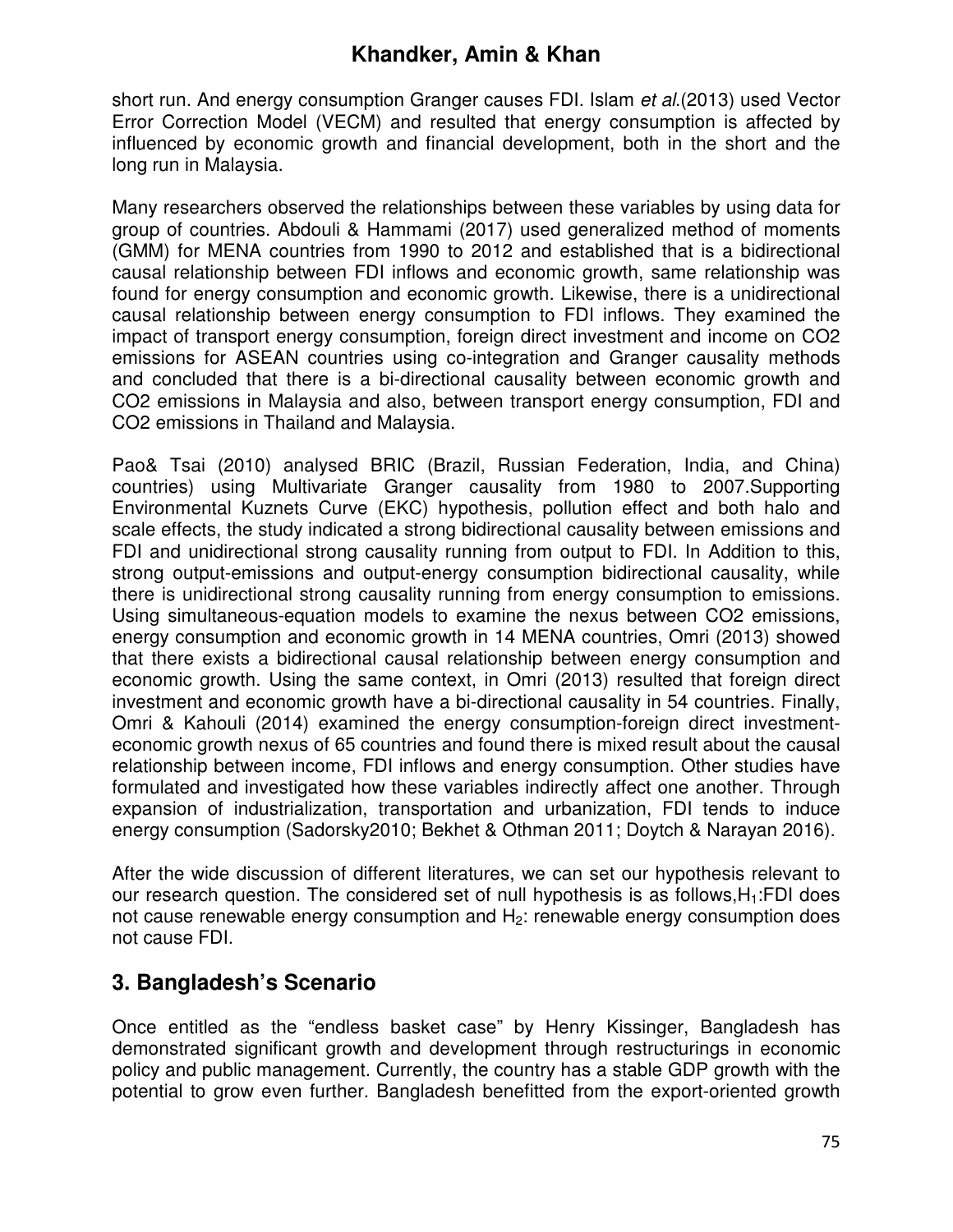from 1980s by introducing privatization, trade liberalization and enhancing financial development. Among other components, foreign direct investment played a crucial role in the sustainable economic growth and development of Bangladesh as it accelerates capital accumulation, capacity development, productivity efficiency and introduction of latest technology and knowledge. Other than GDP per capita, it also influences other key components of the economy such as: foreign reserve, gross capital formation, human capital, trade, employment opportunities and financial development of the country (Omri 2013). Moreover, it is frequently used to pay off the external debt, import volume and further facilitate FDI inflow by reinvested earning. By influencing all the key determinants of economic growth, FDI inflow helps a country to attain sustainable development (Kabir & Hoque 2007).

According to the Bangladesh Board of Investment (2004), FDI has three components: Equity Capital, Reinvested Earnings, and Intra-company Loans. Equity capital represents the ownership and a foreign investor's purchase of shares of an enterprise that is in another country. Reinvested earnings are the investor's share of earnings, which are not distributed back to him. And finally, intra-company loans consist of the debt transactions (short and long-term) loans by the foreign parent company to its affiliates. Countries like: USA, UK, South Korea, Singapore, Hong Kong. Norway, Malaysia, India, Netherlands and China are the main contributors of FDI inflow in Bangladesh.





From the graph, we can see that after trade liberalization and privatization, from 1995 onward, Bangladesh has seen a positive impact of FDI on GDP per capita, with occasional fluctuation for the instable political condition and presence of inefficient bureaucracy. The main sectors that attracted the maximum FDI inflows are Textile, telecommunication, Banking, Gas& petroleum and power. During January-June, 2016, Bangladesh acquired US\$ 166.68 million as Equity capital, US\$ 605.36 million as Reinvested earnings and US\$ 92.96 million as Reinvested earnings. It is evident that for a developing country like Bangladesh, FDI contributes in the rapid economic growth

*Source: The World Bank 2015*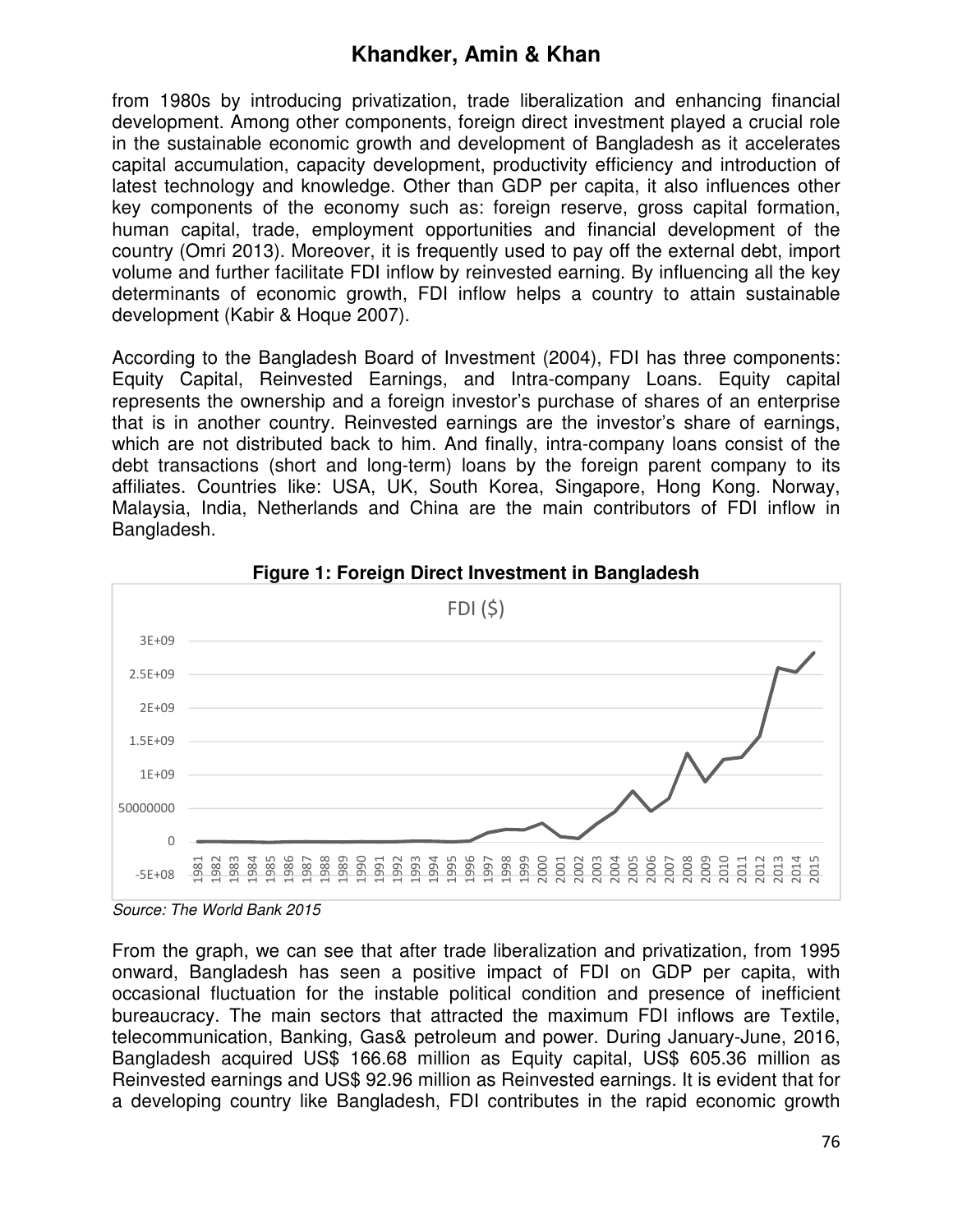through export oriented sectors also demonstrated that foreign investment can expand economic production and growth (Amin, 2007). However, many researchers also argued that it is economic growth that attracts FDI. As foreign investors prefer to invest in the country with higher growth rate to ensure a stable rate of return. Many statistical analyses have developed to identify the causal relation, but all concluded with the same notion that FDI inflows plays a crucial part in any country's development process (Islam *et al*. 2013).

For rapid growth of population, along with higher growth in urbanization and industrialization in Bangladesh has dramatically increased energy consumption. In 2000, energy consumption was 12.7 Mtoe which almost doubled in a year, reaching 24.3 Mtoe in 2011. (BP Statistical Review of World Energy 2012) Furthermore, by 2020, the power demand is expected to increase by 185%. (REN21 2012). Comparing with other developing country, per capita consumption is still lower which signals a potential for development as per capita energy consumption is a measure of development.

For the growing concern over the negative impact on the environment for using up the finite energy resource of fossil fuels, many developed and developing countries are now inclining toward various forms of renewable energy like: solar power, wind power, bioenergy, hydro power etc. (Amin et al., 2016). Although, natural gas and other deplorable energy sources are still used as the primary source of energy, still Bangladesh has emphasized on Renewable Energy to mitigate energy crisis in the near future. Renewable Energy policy of Bangladesh, initiated at 2009, is dedicated to have 20% power from renewable energy by 2020. To promote renewable energy and mitigate energy deficiency, Government of Bangladesh has also established Sustainable and Renewable Energy Development Authority (SREDA) and it is also a member of International Renewable Energy Agency (IRENA), the only inter-governmental agency working exclusively on renewable energy, which is an inter-governmental agency working exclusively on renewable energy. In addition to this, Bangladesh has stressed the development of renewable energy plan in the crucial policy document such as: National Plan, Power System Master plan, Industrial Policy 2010 and implemented programmes such as Bangladesh Climate Change Strategy and Action Plan. Now, renewable energy options are also available in the Bangladesh National Building Code for the rapid increase in domestic consumption over time.

With the fast-paced energy demand, Bangladesh has explored different renewable energy options (Amin, 2015). Biomass, supplying energy to the 65% of the population of the country resides at rural areas and 44% are living under the poverty line, sharing 46% of the total energy supply. It accounts for 48% of the total energy consumption in Bangladesh. For the geographical advantage, Bangladesh has the potential to utilize solar power as the annual solar radiation available is over 1900 kWh/m2. Underpinning the abundance, many technologies such as: concentrating solar power (CSP), solar PV power system, Solar home system (SHS) are gaining popularity for the success and availability across country. Other sources such as: bio gas, bio fuel, wind power, hydroenergy have a promising aspect to contribute to the energy supply in Bangladesh. (Islam *et al*. 2014)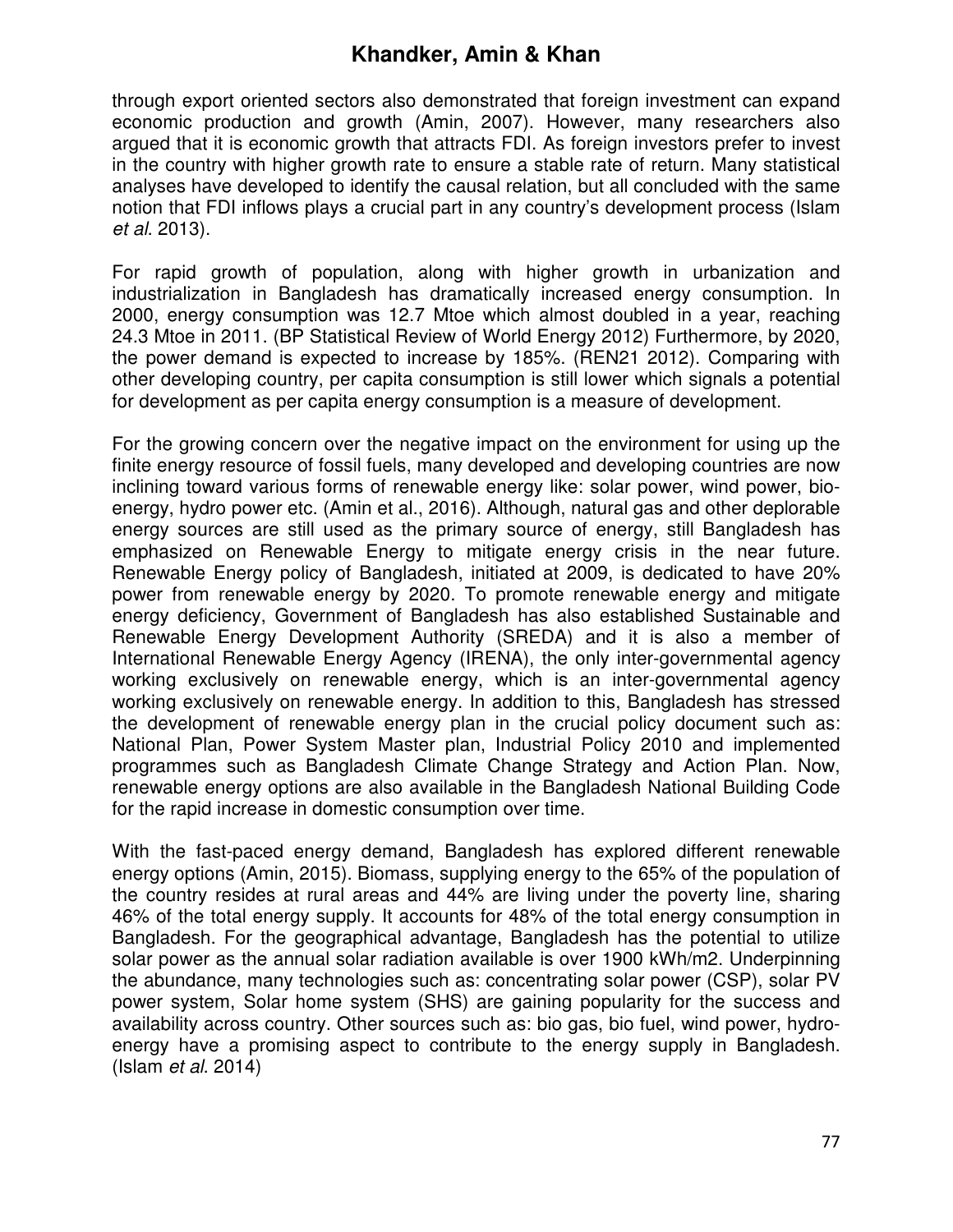

**Figure 2: Renewable Energy Consumption in Bangladesh** 

*Source: The World Bank 2015* 

In the graph 3.2, we can clearly see an upward trend of renewable energy consumption over time. With only two relative decline in 1987 and 1966, almost every year observed a positive growth of renewable energy consumption. Now, renewable energy is no more an ambitious project, but still there are still more opportunity and potential to grow. Emphasizing in research and development, increasing public awareness and inclusive approach adaptation by local government could accelerate the growth with a higher and sustained rate, providing energy security to all the citizens.

# **4. Methodology and Data Set**

To check the stationarity of the variables, existence of unit root has to be tested. Macroeconomic and financial data are well known because of their non-stationarity. There are several ways to find out the existence of unit root of the variables. For example, Augmented Dickey Fuller (ADF) and Phillips-Perron (PP) test are broadly employed. For our study, we have performed the (ADF) test to test the existence of unit root and found that all of the variables are non- stationary at levels and thus cannot be regressed without making them stationary. After the ADF test, we performed cointegration test to investigate possible linear combination of the variables that can be considered stationary. If cointegration is established, then we ran the causality test to check the possible direction of causality between the variables of interest.

Non stationary data may lead to specious regression in the context of time series analysis unless there is at least one cointegration relationship (Amin, 2011; Amin and Rahman, 2011). The Johansen technique is employed to test for cointegration. A unified framework of estimation and testing cointegration relations are provided in the context of Vector Autoregressive (VAR) error correction models. Here one has to estimate Unrestricted Vector of Autocorrelation of the form:

$$
\Delta x_{t} = \alpha + \theta_{1} \Delta x_{t-1} + \theta_{2} \Delta x_{t-2} + \theta_{3} \Delta x_{t-3} + \cdots + \theta_{k-1} \Delta x_{t-k+1} + \theta_{k} \Delta x_{t-k} + u_{t} (1)
$$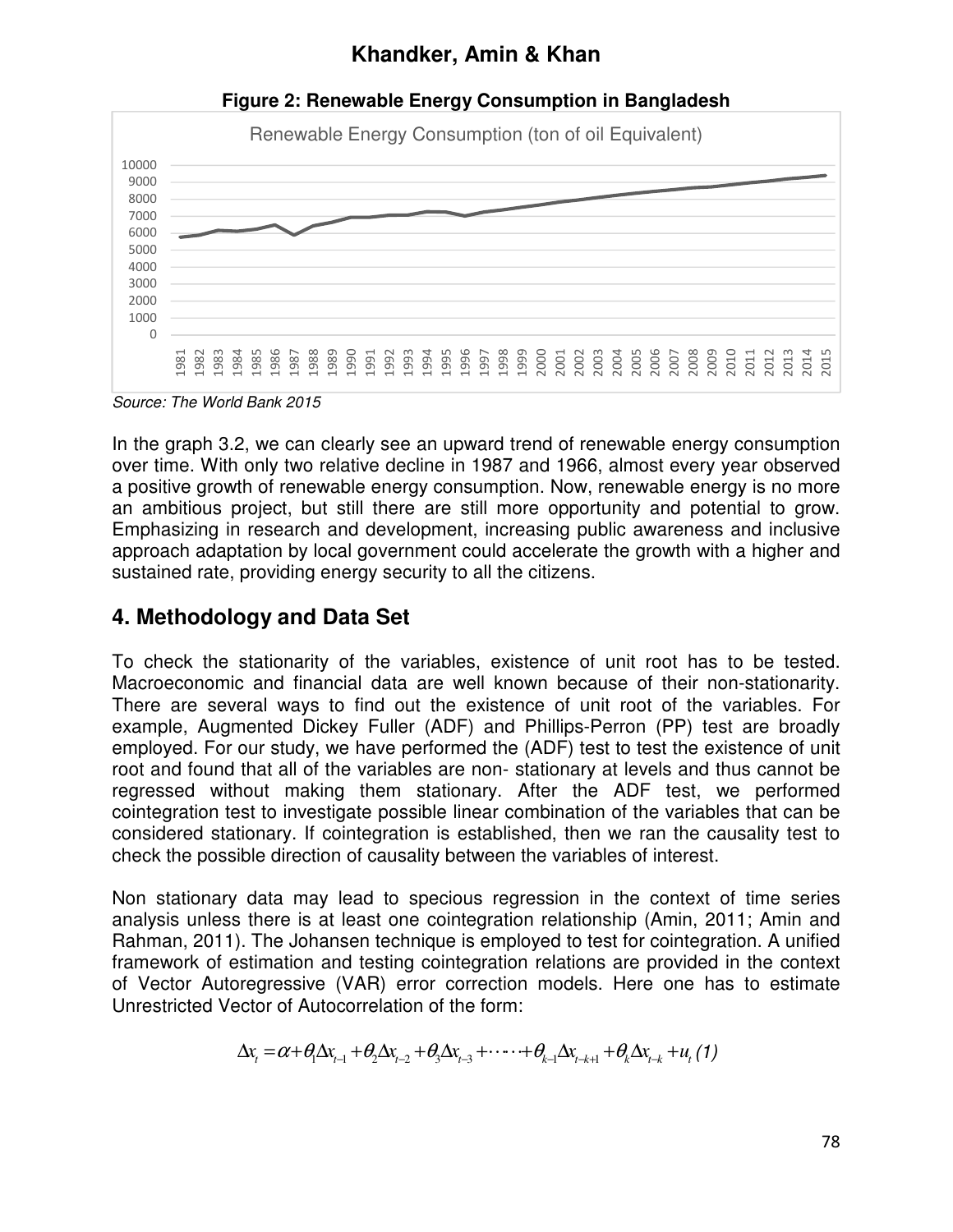In the equation above,  $\Delta$  is the difference operator,  $x_{t}$  ( $n\times1$ ) is a vector of nonstationary variables (in levels) and is the vector of random errors. The information on long run relationship is articulated by the matrix  $\mathbf{\theta}_k$  the variables are not cointegrated, if

the rank of  $\theta_k$  =0. Nevertheless if rank (usually represented by r) is equal to one, there exists one cointegrating vector and in conclusion if,  $1 < r < n$  there are multiple cointegrating vectors. Johansen & Juselius (1990) have derived two tests for cointegration, which are trace test and the maximum Eigen value test. The trace statistic assesses the null hypothesis that there are at most r cointegrating vectors while the maximal eigen value test, estimates the null hypothesis that there are r exactly cointegrating vectors in *<sup>t</sup> x*

If two variables are cointegrated, then there is at least one direction of causality. Granger-causality is one of the important issue that has been enormously studied in empirical finance of macroeconomics. Granger-causality is introduced by Granger (1969, 1980 & 1988). Engle & Granger (1987) asserted that the presence of nonstationary can lead to distorted conclusions in Granger-causality test. In this test, we can only infer long run relationship between non stationary time series when the variables are cointegrated.

If x and y are variables of interest, they by applying Granger-causality test we can determine whether past value of y augment the explanation of present values of x given that by information in past values of x itself. y does not Granger cause x if changes past values of y does not explain changes in x values at present. Likewise, we can probe whether x Granger causes y. There are four probable outcomes in the Granger causality test:

- a. neither variable Granger cause each other
- b. y causes x but not otherwise
- c. x causes y but not otherwise
- d. both x and y Granger cause each other

Following two sets of equation will be estimated:

$$
x_{t} = \alpha_{0} + \alpha_{1}x_{t-1} + \cdots + \alpha_{t}x_{t-1} + \beta_{1}y_{t-1} + \cdots + \beta_{t}y_{t-1} + u_{t}
$$
\n(2)

$$
y_{t} = \alpha_{0} + \alpha_{1} y_{t-1} + \cdots + \alpha_{l} y_{t-l} + \beta_{1} x_{t-1} + \cdots + \beta_{l} x_{t-l} + v_{t}
$$
\n(3)

It is for all possible pairs of (x,y) series in the group. The stated F-statistics are the Wald statistics for the joint hypothesis  $\beta_1 = \beta_2 = \beta_3 = \cdots = \beta_l = 0$ .

Engle & Granger (1987) asserted that a vector error correction model (VECM) is an appropriate method to model the long-run as well as short-run dynamics among the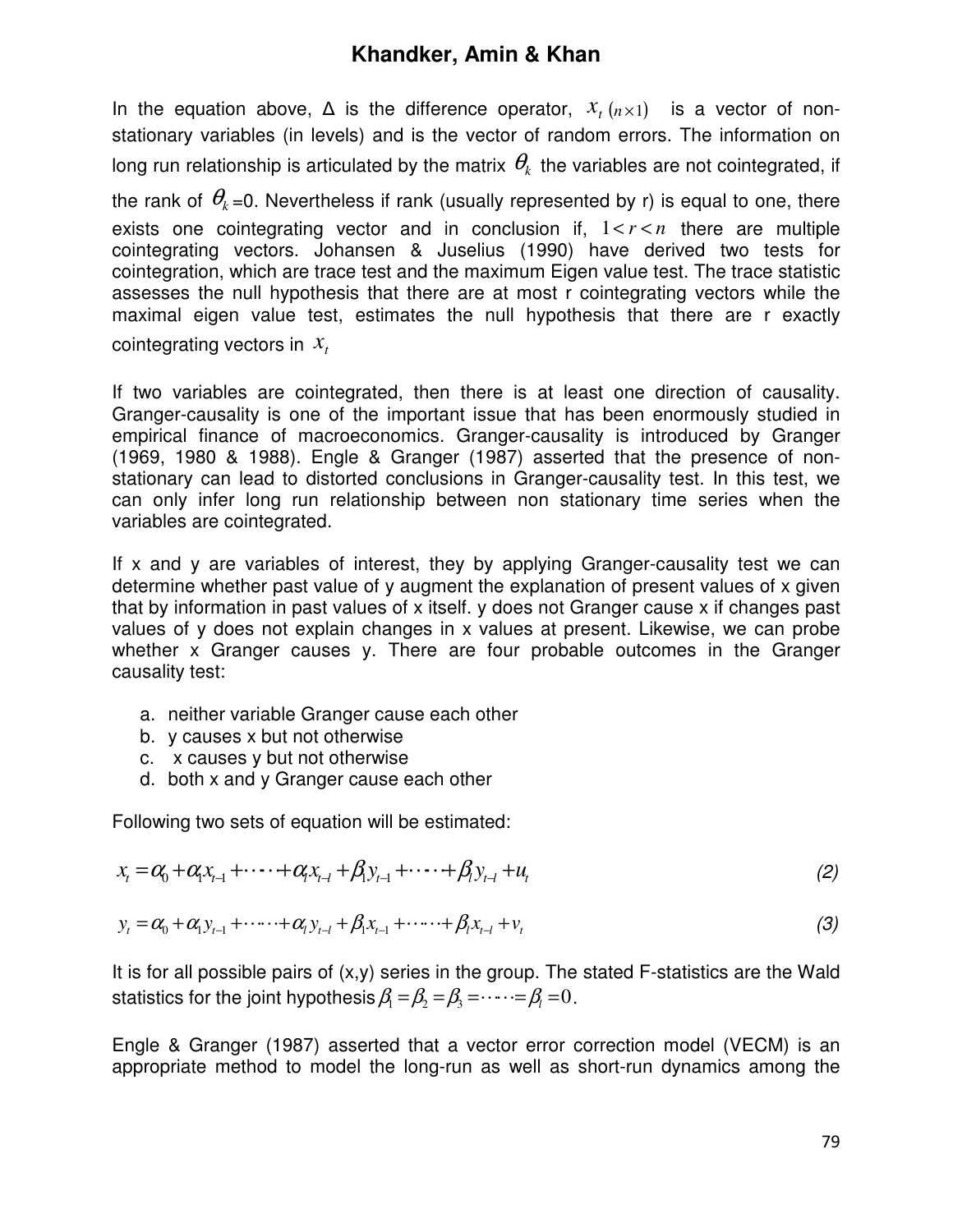cointegrated variables. Causality inferences in the multi-variate framework are made by estimating the parameters of the following VECM equations.

$$
\Delta Y = \alpha + \sum_{i=1}^{m} \beta i \Delta Y_{t-i} + \sum_{j=1}^{n} \gamma_j \Delta X_{t-j} + \sum_{k=1}^{0} \delta \Delta M^{s} + \sum_{l=1}^{p} \zeta \Delta N + \theta Z_{t-1} + \varepsilon_{l}
$$
(4)

$$
\Delta X = a + \sum_{i=1}^{m} b_i \Delta Y + \sum_{j=1}^{n} c_j \Delta X_{t-j} + \sum_{k=1}^{0} d \Delta M^s + \sum_{l=1}^{p} e \Delta N + f Z_{t-1} + \xi_t
$$
(5)

z t-1 is the error-correction term which is the lagged residual series of the cointegrating vector. Deviations of the series from the long run equilibrium relation is measured by the error-correction term. For instance, from equation (5), the null hypothesis that X does not Granger-cause Y is rejected if the set of estimated coefficients on the lagged values of X is jointly significant. Furthermore, in those instances where X appears in the cointegrating relationship, the hypothesis is also supported if the coefficient of the lagged error-correction term is significant. Changes in an independent variable may be interpreted as representing the short run causal impact while the error-correction term provides the adjustment of Y and X toward their respective long run equilibrium. Thus, the VECM representation allows us to differentiate between the short- and long-run dynamic relationships. The Chi-Square test statistic is used to determine the short run causalities between pairs of variables in the model.

Usually we use CUSUM test to investigate any systematic changes or movements in which there are possibilities of change in values of the coefficient revealing structural instability. Let us assume a linear regression model with K coefficients over the time period t

$$
Y_t = X_t \beta_t + \varepsilon_t , t = 1,2, \ldots, T(6)
$$

Estimated coefficient by OLS method based on our time period t will be,

$$
\widehat{\beta}_t = (X'_{t}X_{t})^{-1}X'_{t}Y_{t}, K, ..., T (7)
$$

 $\widehat{\beta_t}$  of  $\beta_t$  is actually identical to the OLS estimator. Thus, recursive estimators can be written as follows,

$$
\widehat{B_{t-1}} = (X'_{t-1}X_{t-1})^{-1}X'_{t-1}Y_{t-1}(\mathcal{B})
$$

Therefore, the estimator  $\widehat{\beta_t}$  of  $\beta_t$  can be written finally as,

$$
\widehat{\beta_t} = \widehat{B_{t-1}} + (X'_{t-1}X_{t-1})^{-1}x_t \frac{y_t - x'^{\widehat{B_{t-1}}}}{1 + [x'_t(X'_{t-1}X_{t-1})^{-1}x_t]}(9)
$$

Coefficient stability test based on recursive residuals through one step error prediction approach was proposed by Brown, Durbins & Evans (1975). We can write down the one step prediction error term below

$$
e_t = y_t - x'\sqrt{t\beta_{t-1}} = x'\sqrt{t(\beta_t - \beta_{t-1})} + \varepsilon_t(10)
$$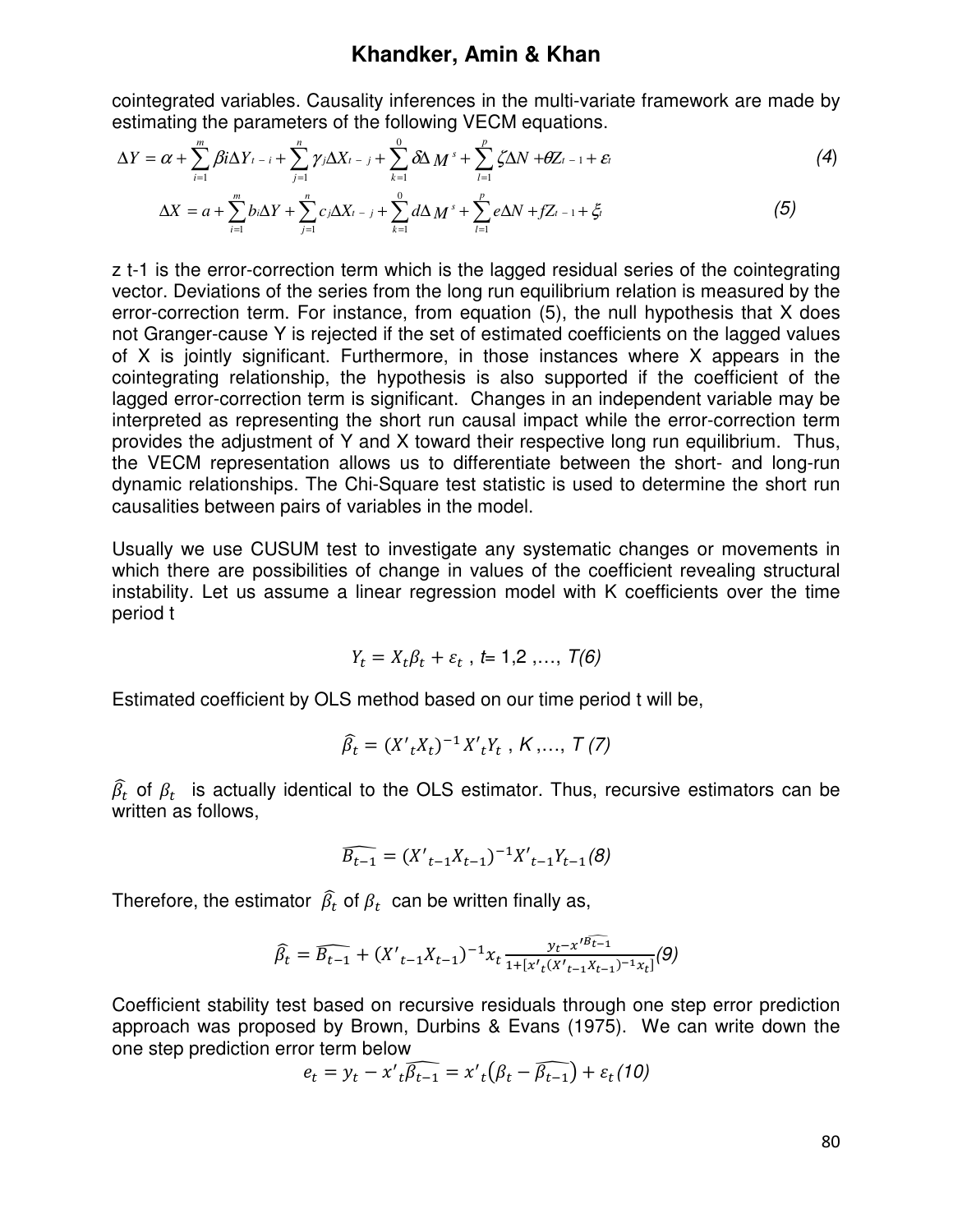Now recursive residual can be expressed in the form of normalized prediction errors

$$
w_t = \frac{e_t \gamma_{\varepsilon}}{\gamma_e} = \frac{y_t - x'^{B_{t-1}}}{\sqrt{1 + [x'_t(x'_{t-1}X_{t-1})^{-1}x_t]}}(11)
$$

Existence of any unknown break point results rejecting the specification throughout the period. Through hypothesis testing, we can find out whether the model is stable or not by rejecting or accepting null hypothesis (Farhani 2012)

$$
W_m = \sum_{t=K+1}^m \frac{w_t}{\gamma_w} (12)
$$

Under null hypothesis  $W_m$  must be inside the corridor ( $-L_m$  to $L_m$ )

$$
L_m = \frac{a(2m+t-3k)}{\sqrt{T-k}}\tag{13}
$$

We will reject the null hypothesis (i.e. the model is stable) if  $W_m$  cuts the given range of corridor. Which actually means the variables are not stable enough.

The paper is based on annual data covering the period of 1980-2015. Data of Foreign Direct Investment (FDI US\$) and Renewable Energy Supply (ton of oil equivalent) are taken from World Development Indicator (WDI) and OECD Data Bank. It should be mentioned here that as Bangladesh got her independence in 1971 and this research paper focuses over the period 1980-2015 for which 36 observations are available at most. Small sample size might be problematic in finding the long run relationship.

#### **5. Results and Discussions**

Unit root tests are conducted to determine the order of integration of the data series. Optimal lag is chosen by *Schwartz Information Criterion (SIC).* Table 5.1 shows the ADF statistics and corresponding critical values of all the variables in their level and first differenced forms.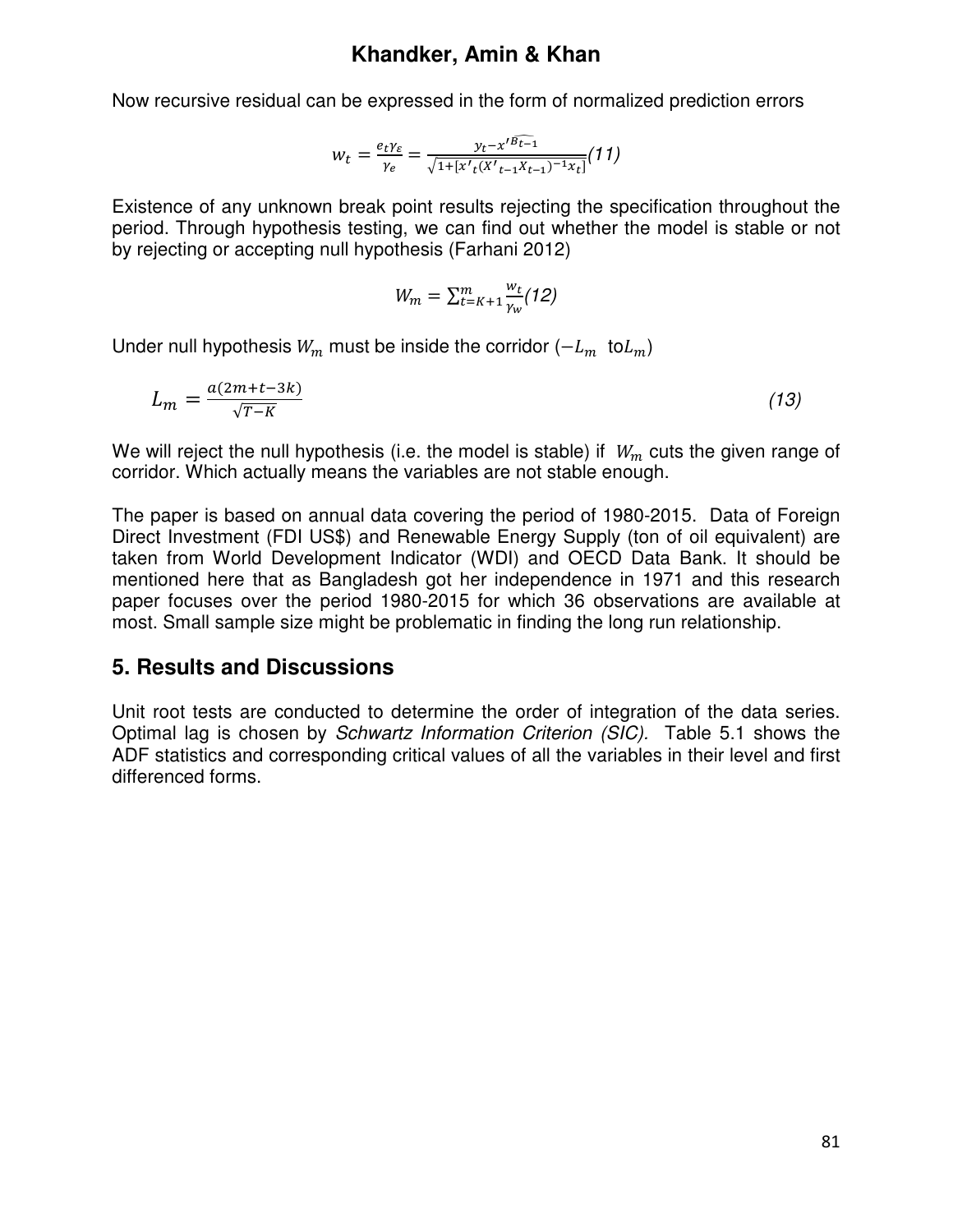| <b>Panel 1: Levels</b> |                                          |                                             |                                                                       |  |  |  |  |
|------------------------|------------------------------------------|---------------------------------------------|-----------------------------------------------------------------------|--|--|--|--|
| Variable               | <b>ADF Statistics</b><br>(Only Constant) | <b>ADF Statistics</b><br>(Constant & Trend) | <b>Decision</b>                                                       |  |  |  |  |
| <b>LNRC</b>            | $-0.92$                                  | $-4.72$                                     | Non Stationary at constant but<br>Stationary at constant and<br>trend |  |  |  |  |
| <b>LNFDI</b>           | $-2.19$                                  | -4.66                                       | Non Stationary at constant but<br>Stationary at constant and<br>trend |  |  |  |  |
|                        | <b>Panel 2: First Differences</b>        |                                             |                                                                       |  |  |  |  |
| <b>Variable</b>        | <b>ADF Statistics</b><br>(Only Constant) | <b>ADF Statistics</b><br>(Constant & Trend) | <b>Decision</b>                                                       |  |  |  |  |
| <b>LNRC</b>            | $-3.63$                                  | $-3.26$                                     | Stationary                                                            |  |  |  |  |
| <b>LNFDI</b>           | $-5.34$                                  | $-5.38$                                     | Stationary                                                            |  |  |  |  |

# **Table 1: Augmented Dickey Fuller Unit Root Test for the Variables**

#### **Table 2: Mackinnon Critical Values for Rejection of Hypothesis of Unit Root**

| Critical | Levels          |                   | - -<br><b>First Differences</b> |                   |  |
|----------|-----------------|-------------------|---------------------------------|-------------------|--|
| Value    | <b>No Trend</b> | <b>With Trend</b> | <b>No Trend</b>                 | <b>With Trend</b> |  |
| 1%       | $-3.632900$     | -4.243644         | $-3.639407$                     | -4.252879         |  |
| 5%       | $-2.948404$     | $-3.544284$       | $-2.951125$                     | $-3.548490$       |  |
| 10%      | $-2.612874$     | $-3.209699$       | $-2.614300$                     | -3.207094         |  |

Unit root tests have non-standard and non-normal asymptotic distribution. These distributions are extremely affected by the inclusion of deterministic terms such as constant, time trend etc. An extraneous regressor whose enclosure reduces the power of the test is called time trend. Yet if the true data generating process were trend stationary, failing to include a time trend also results in a decline in power of the test. Additionally, this loss of power from without a time trend when it should be present is more severe than the reduction in power associated with including a time trend when it is extraneous. One of the main issues in unit root testing is lag length selection. Including a moderately long lag length and select the model by the usual t-test is one of the approach. When the t-statistics on lag p is insignificant at some stated critical value, the regression should be frequently assessed using a lag length (p-1) until the lag is significantly different from zero. From the unit root test, it is clear that all the variables are found to be stationary either at their first differences or levels. From the table it is clear that the variables would yield spurious results unless the variables are cointegrated. The results, however, allow to proceed to the next stage of testing for cointegration. The Johansen cointegration test results indicates that our variables have cointegrating relationship. Maximum Eigen value test and the trace test (Table 3a and 3b) both point out one cointegrating relationships at 95%. After the Contegration test, we performed Granger Causality Test at lag 2.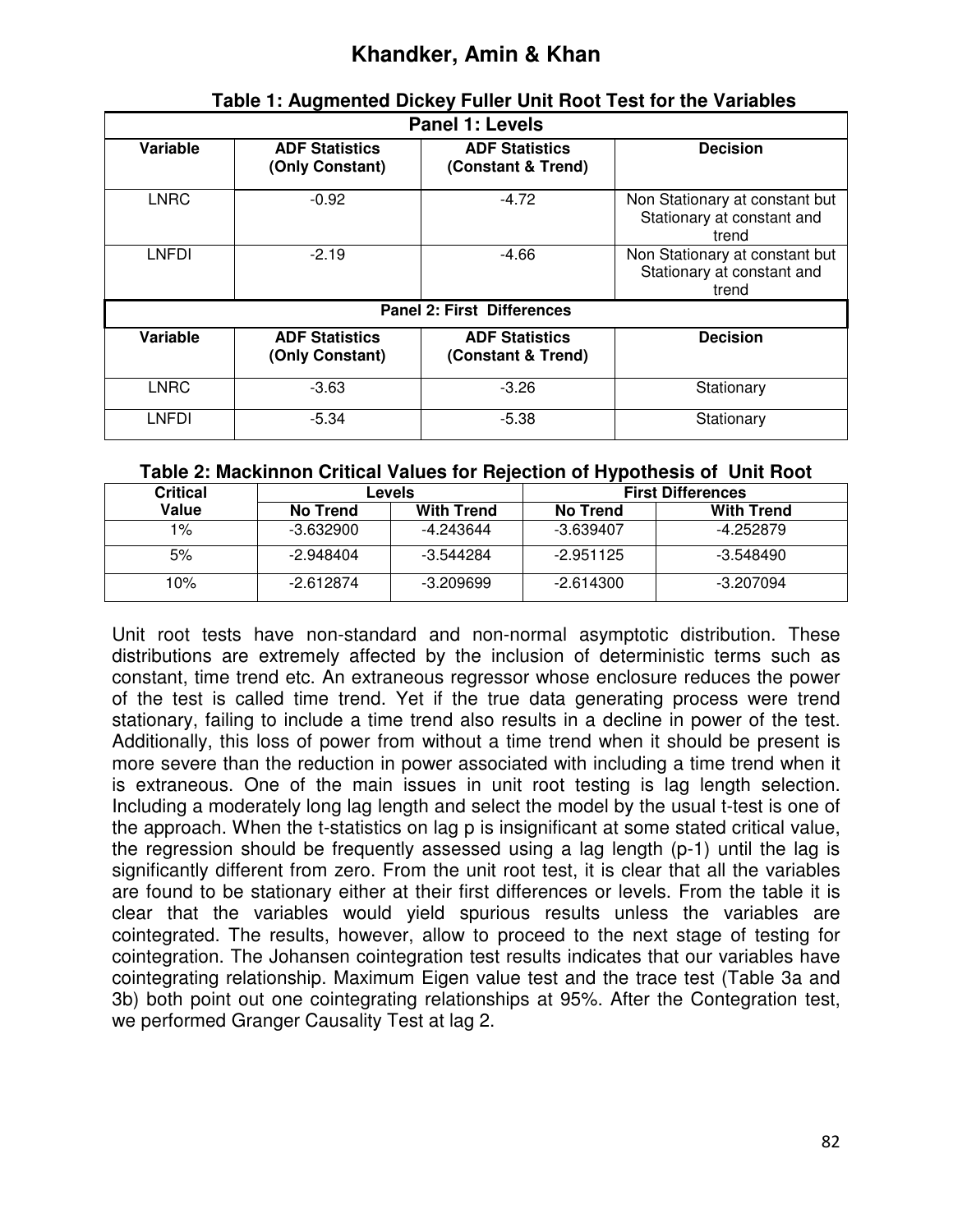|          | Table 3a: Johansen Test for Cointegration (Maximum Eigen value Test) |             |                   |            |                   |
|----------|----------------------------------------------------------------------|-------------|-------------------|------------|-------------------|
|          | Null                                                                 | Alternative | <b>Statistics</b> | 95%        | Conclusion        |
|          | Hypothesis                                                           | Hypothesis  |                   | Critical   |                   |
|          |                                                                      |             |                   | Value      |                   |
| LNRC and | None                                                                 | (At Most    | 30.63             | 12.5672    | One Cointegrating |
| LNFDI    |                                                                      | One)        | (2.859673)        | (3.841466) | Relationship      |

#### **Table 3a: Johansen Test for Cointegration (Maximum Eigen value Test)**

#### **Table 3b: Johansen Test for Cointegration (Trace Test)**

|          | Null              | Alternative       | <b>Statistics</b> | 95%        | Conclusion                    |
|----------|-------------------|-------------------|-------------------|------------|-------------------------------|
|          | <b>Hypothesis</b> | <b>Hypothesis</b> |                   | Critical   |                               |
|          |                   |                   |                   | Value      |                               |
| LNRC and | None              | (At Most          | 32.13090          | 15.49471   | <b>One</b>                    |
| LNFDI    |                   | One)              | (2.859673)        | (3.841466) | Cointegrating<br>Relationship |

#### **Table 4: Granger Causality Test Results**

| Variable    | <b>Null-Hypothesis</b>                                   | <b>F-Statistic</b> | Р-     | <b>Conclusion</b>                 |  |  |
|-------------|----------------------------------------------------------|--------------------|--------|-----------------------------------|--|--|
|             |                                                          |                    | Value  |                                   |  |  |
|             | Granger Causality Test Statistics between LNRC and LNFDI |                    |        |                                   |  |  |
| <b>LNRC</b> | LNFDI does not causes<br>LNRC                            | 4.57               | 0.02   | <b>Bidirectional</b><br>Causality |  |  |
| LNFDI       | LNRC does not causes<br>LNFDI                            | 12.23              | 0.0002 |                                   |  |  |

From the Table 5.4, we can see that both of the null hypothesis can be rejected. Thus, we can say that there is a bidirectional causality running between renewable energy consumption and foreign direct investment. It answers the first question (from the long run perspective). Increase in sectoral foreign investment could escalate the development speed of renewable energy sector in Bangladesh and consumption of renewable energy will increase in the long run, especially in the off grid areas of the nation. On the other hand, increase in renewable energy consumption will give signals to foreign investors of a good investment market in Bangladesh. Thus more investment can take place.

After observing the long run causal relationship, we now move to investigate the short run causal relationship among the variables through VECM approach (with the same set of hypothesis) The results from the VECM approach are given in the table 5.5. According to the VECM results we cannot reject both the null hypothesis. Means, no causality was found between foreign direct investment and renewable energy consumption. It also answers the first research question (from the short run perspective) One of the possible reasons for this is that the intensity effect of both energy consumption and foreign direct investment on the economy are subject to time lag to be observed.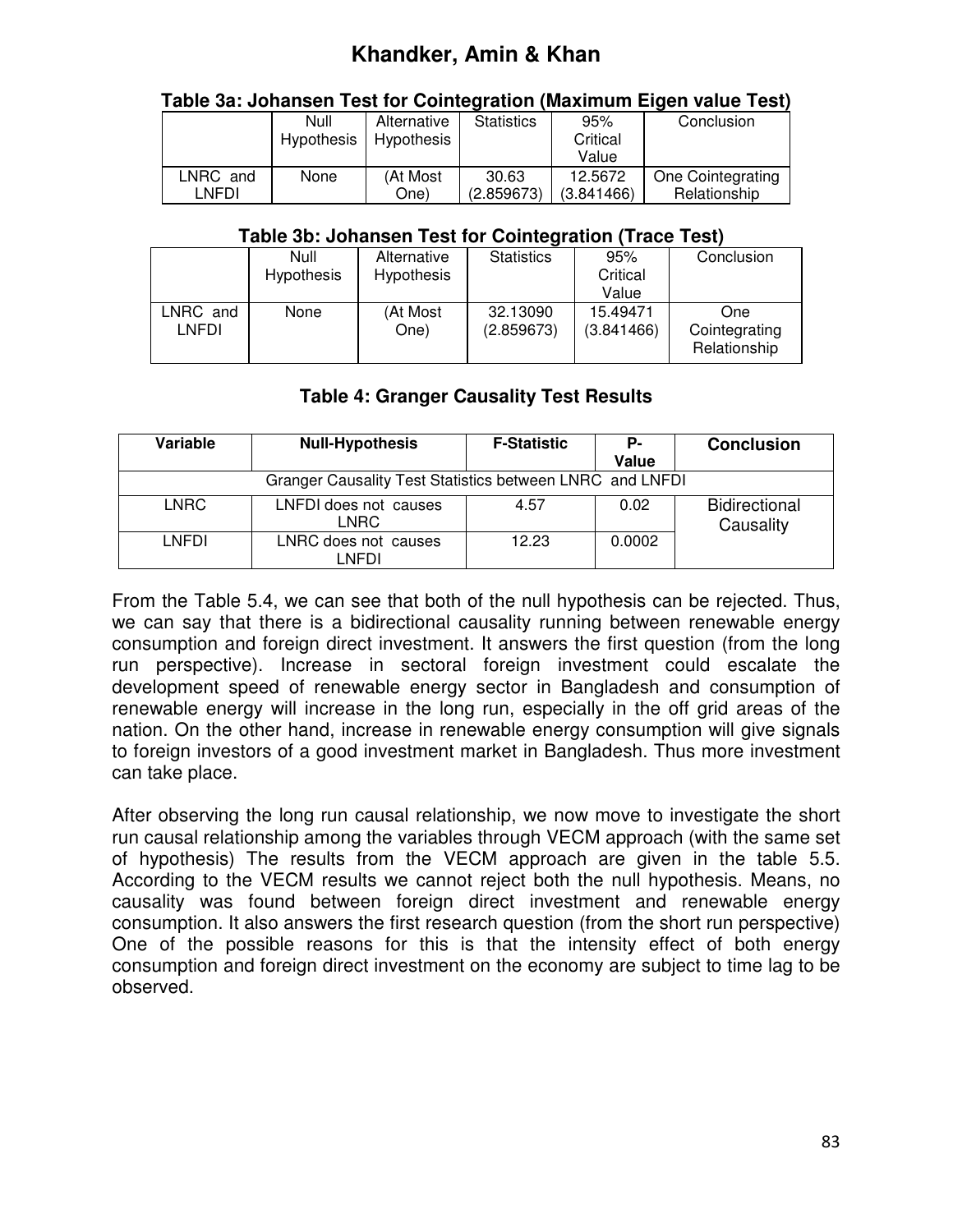| Variable                                         | <b>Null-Hypothesis</b>        | <b>F-Statistic</b> | Р-     | <b>Conclusion</b> |  |
|--------------------------------------------------|-------------------------------|--------------------|--------|-------------------|--|
|                                                  |                               |                    | Value  |                   |  |
| Causality Test Statistics between LNRC and LNFDI |                               |                    |        |                   |  |
| <b>LNRC</b>                                      | LNFDI does not causes<br>LNRC | 0.18               | 0.8389 | No Causality      |  |
| LNFDI                                            | LNRC does not causes<br>LNFDI | 0.35               | 0.8377 |                   |  |

**Table 5: VECM Test Results** 

After investigating short run causal relationships, now we can check the stability of the long run parameters with short run movements of the equation through CUSUM test. The test is relied upon residuals of error correction model. Figure 1 shows that plot stays within the corridor of 5% critical value indicating that the model is stable in terms of systematic movements. Therefore, from the figure we obtained answer of the second research question.



# **6. Conclusion**

In this paper we have empirically investigated the relationship between FDI and renewable energy consumption in bangladesh through annual data spaning from, 1980 to 2015. According to the results there is a bidirectional causality btween FDI and renewable energy consumption in the long run. In contrast, there is no causal realtionship between FDI and renewable energy consumption in the short run. Furthermore,the chosen bivariate model is stable as well which is a new contribution to the body of the knowledge.

As we know that energy is a limiting factor of economic growth and also prudential for socio economic development of a nation, it is important to enrich the energy mix so that access to energy is sustained. Hence, beside conventional energy sources, renewable energies can play a very big role. Since, our results show a exsistance of a bidrectional causality between the variables, policies should be taken in favor of creating an environment for foreign direct invesment to develop renewable energy sector which can boost the economoy in the long run and protect the economic activity in any sudden international enery price fluctuations.

One of the major limitations of the paper is small sample size of the time series data set. Results would have been more underpining if we had a big sample size.On the other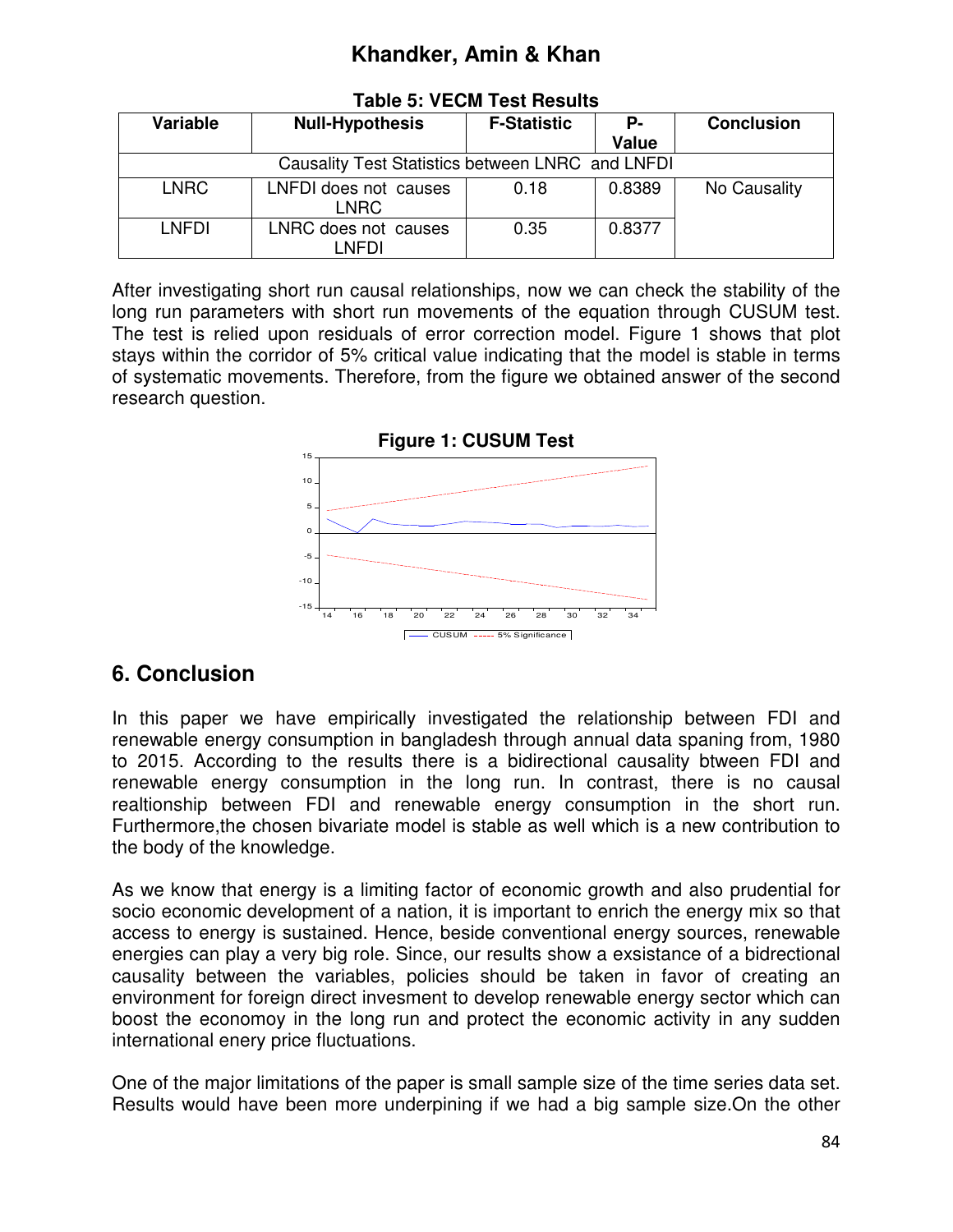hand,we have used a bivarate model in this paper. More variables can be added to enrich the model. Such as, technology panetration in the market, intra sectoral changes in the economy,structural change in the economic welfare etc.This paper can be extended by analyzing the same relationship for South Asian countries(panel analysis) to have a general policy framework to achive prosperity in the region. Moreover, the paper can be even more extended by analyzing the relationship between FDI and renewable energy consumption at disaggregated level to check the relationship for both panel and Bangladesh.

## **Reference**

- Abduli, M & Hammami, S 2017, 'Exploring links between FDI inflows, energy consumption and economic growth: Further evidence from MENA Countries', *Journal of Economic Development*, *Vol.42, No.1, Pp.95-117*.
- Achour, H & Belloumi, M 2016,'Investigating the causal relationship between transport infrastructure, transport energy consumption and economic growth in Tunisia', *Renewable and Sustainable Energy Reviews*, *Vol.56, Pp.988-998*.
- Amin, SB, Islam, SL, Kamal, TZ & Mithila, NN 2016, 'Prospects and Constraints of Renewable Energy Sector in Bangladesh: An Analytical Exercise', *World Journal of Social Science*, *Vol.6, No.2, Pp. 1-12*.
- Amin, SB, 2015, 'The Macroeconomics of Energy Price Shocks and Electricity Market Reforms: The Case of Bangladesh', Durham E-thesis, Durham University.
- Amin, SB, & Rahman, AFM, 2011, 'Energy-Growth Nexus in Bangladesh: An empirical study', *International Review of Business Research Papers*, Vol.7, No.2, Pp.182-195
- Amin, SB, 2011, 'Quantity Theory of Money and its Applicability: The Case of Bangladesh', World Review of Business Research, Vol.1, No. 4, Pp.33-43.
- Amin, S.B., 2007, The Relationship between Foreign Direct Investment (FDI) and Economic Growth in Bangladesh: An Empirical Analysis, Bank Parikrama, Vol. XXXII, No. 1, 2, 3 & 4, Pp. 14-31.
- Asghari, M 2013, 'Does FDI promote MENA region's environment quality? Pollution halo or pollution haven hypothesis', *International Journal of Scientific Research in Environmental Sciences*, *Vol.16, Pp. 92-100*.
- Bekhet HA & Othman, NS 2011, 'Causality analysis among electricity consumption, consumer expenditure, gross domestic product (GDP) and foreign direct investment (FDI): Case study of Malaysia', *Journal of economics and international finance*, *Vol.3, No.4, Pp.228-236*.
- Brown, RL, Durbin, J & Evans JM 1975, 'Techniques for testing the constancy of regression relationships over time', Journal of the Royal Statistical Society, *Vol.37, No.2, Pp. 149-192*.
- BP Statistical Review of Wold Energy, 2012
- Chandran, VGR & Tang, CF 2013 'The impacts of transport energy consumption, foreign direct investment and income on CO2 emissions in ASEAN-5 economies', *Renewable and Sustainable Energy Reviews*, *Vol.24, Pp. 445-453*.
- Chor, FT 2009, 'Electricity consumption, income, foreign direct investment, and population in Malaysia: new evidence from multivariate framework analysis', *Journal of Economic Studies, Vol.36, No 4, Pp. 371-382*.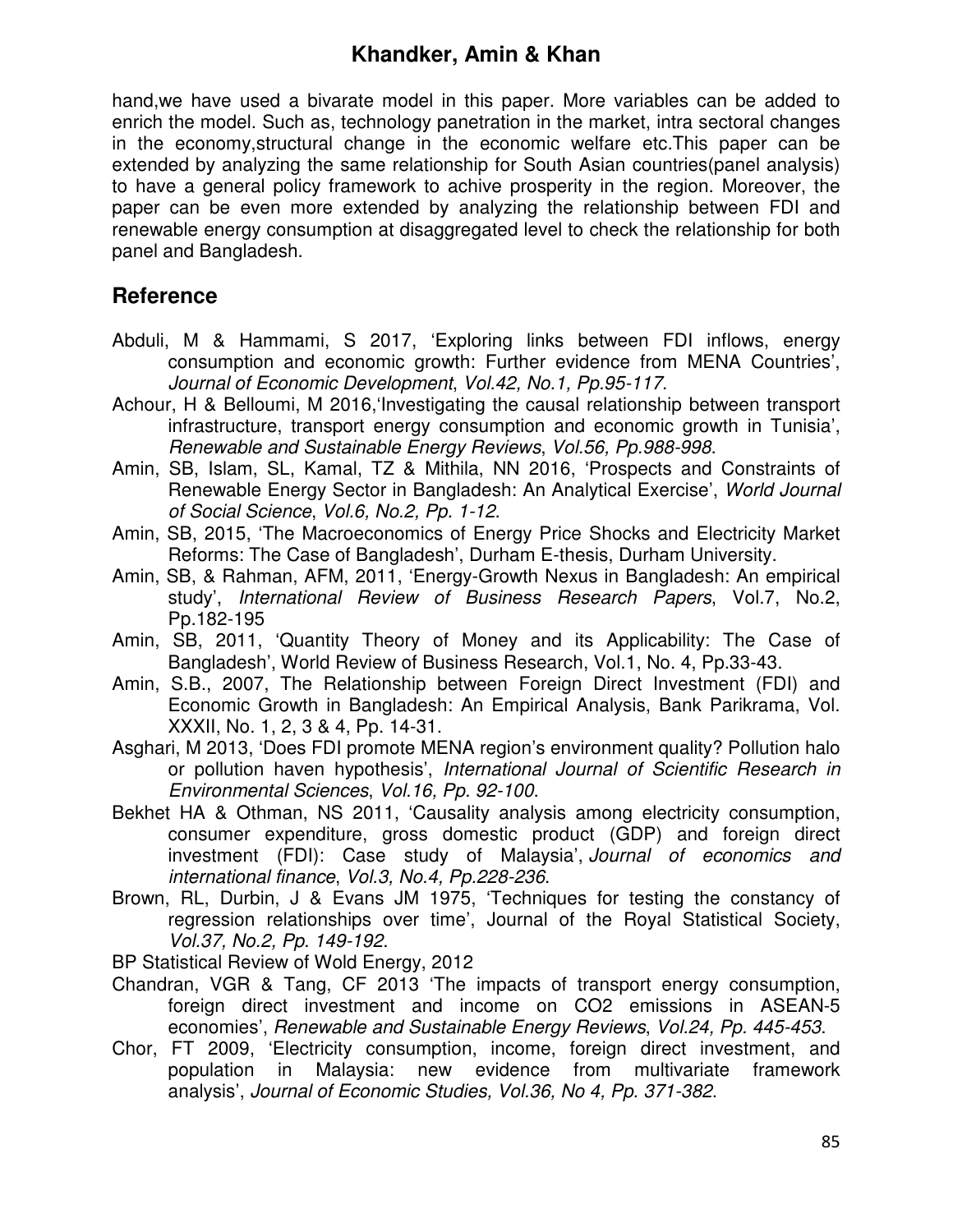- Doytch, N & Narayan, S 2016, 'Does FDI influence renewable energy consumption? An analysis of sectoral FDI impact on renewable and non-renewable industrial energy consumption. *Energy Economics*, *Vol.54, Pp.291-301*.
- Engle, RF & Granger, CWJ 1987, 'Co-integration and error correction: Representation, estimation and testing', *Econometrica*, *Vol. 55, Pp. 251-76*.
- Farhani, S 2012, 'Test of parameters instability: Theoritical study and and empirical analysis of two types of models (ARMA Model and Market Model), *International*  Journal of Economics and Financial Issues, Vol.2, No. 3, Pp. 246-26
- Granger, CWJ 1969, 'Investigating causal relations by econometric models and crossspectral methods', *Econometrica*, *Vol. 37, Pp. 424-438*.
- Granger, CWJ 1980, 'Testing for causality, a personal viewpoint', *Journal of Economic Dynamics and Control*, *Vol. 2, Pp. 329-352*.
- Granger, CWJ 1988, 'Some recent developments in a concept of causality', *Journal of Econometrics*, *Vol. 39, Pp. 199-211*.
- Gökmenoğlu, K & Taspinar, N 2016, 'The relationship between CO2 emissions, energy consumption, economic growth and FDI: The case of Turkey', *The Journal of International Trade & Economic Development*, *Vol.25, No.5, Pp. 706-723*.
- Islam, F, Shahbaz, M, Ahmed, A & Alam, M. 2013, 'Financial development and energy consumption nexus in Malaysia: A multivariate time series analysis', *Economic Modelling*, *Vol.30, Pp. 435-441*.
- Islam, MT, Shahir, SA, Uddin, T & Saifullah, AZA, 2014, 'Current energy scenario and future prospect of renewable energy in Bangladesh', *Renewable and Sustainable Energy Reviews*, *Vol.39, Pp.1074-1088*.
- Johansen, S & Juselius, K 1990, 'Maximum likelihood estimation and inference on cointegration – with applications to the demand for money', *Oxford Bulletin of Economics and Statistics, Vol. 52, Pp. 169-210*.
- Kabir, SH & Hoque, HAAB 2007, 'Financial liberalization, financial development and economic growth: Evidence from Bangladesh', *Savings and Development*, *Pp.431-448*.
- Kivyiro, P & Arminen, H 2014, 'Carbon dioxide emissions, energy consumption, economic growth, and foreign direct investment: Causality analysis for Sub-Saharan Africa', *Energy Economics*, *Vol.74, Pp. 595-606*.
- Komal, R & Abbas, F 2015, 'Linking financial development, economic growth and energy consumption in Pakistan', *Renewable and Sustainable Energy Reviews*, *Vol.44, Pp. 211-220*
- Linh, DH & Lin, SM 2015, 'Dynamic causal relationships among CO2 emissions, energy consumption, economic growth and FDI in the most populous Asian Countries', *Advances in Management and Applied Economics*, *Vol.5, No.1, Pp.69-78.*
- Omri, A., Daly, S., Rault, C., Chaibi, A. 2015, 'Financial development, environmental quality, trade and economic growth: what causes what in MENA countries', *Energy Economics, Vol.48, Pp. 242-252.*
- Omri, A & Kahouli, B 2014, 'Causal relationships between energy consumption, foreign direct investment and economic growth'*, Energy Policy*, *Vol.67, Pp.913-922*.
- Omri, A 2013, 'CO2 emissions, energy consumption and economic growth nexus in MENA countries: Evidence from simultaneous equations models', *Energy Economics*, *Vol.40, Pp.657-664*.